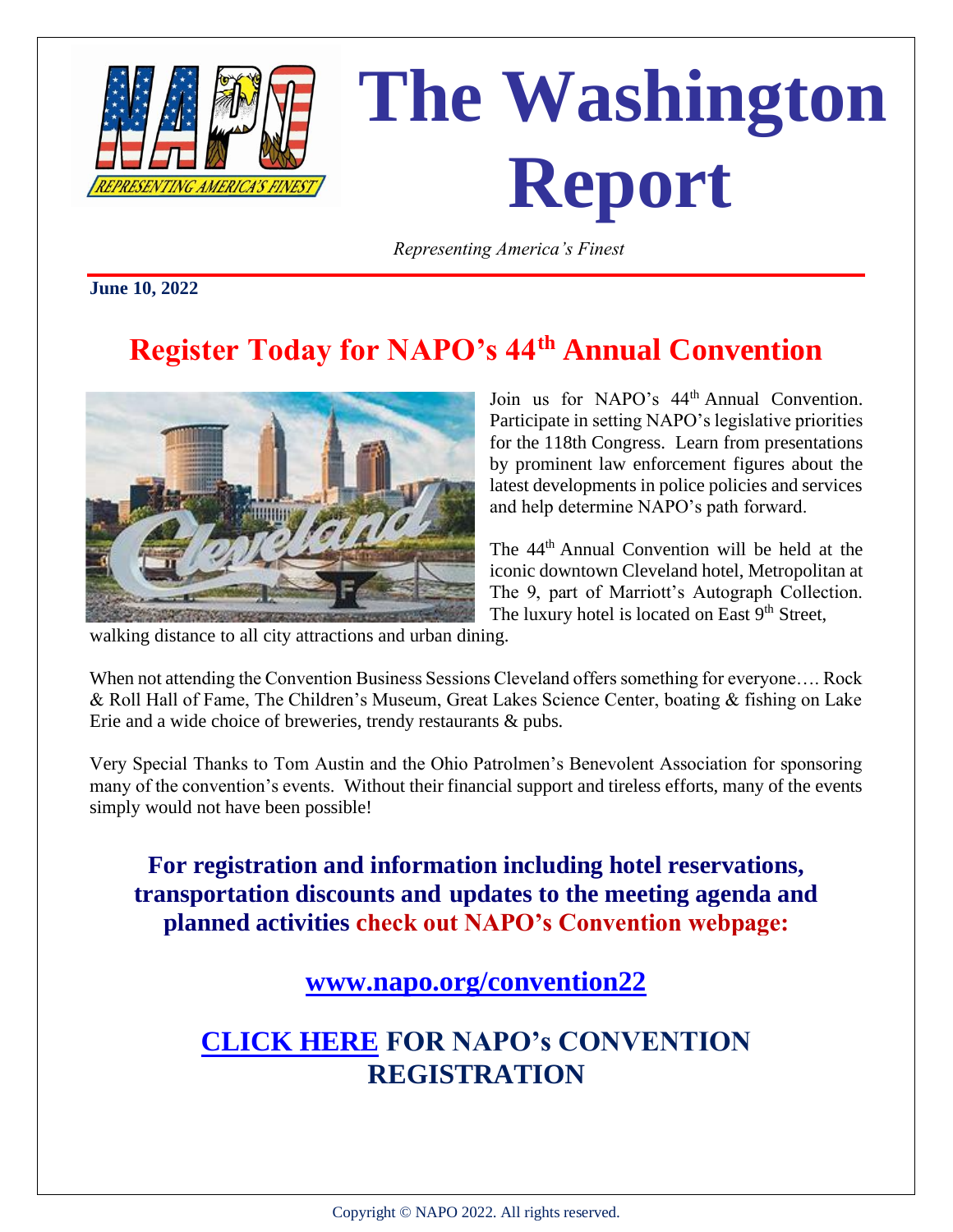#### **Senate Judiciary Approves Bill to Cover PTSD Under the PSOB Program**

On May 26, the Senate Judiciary Committee unanimously approved the Public Safety Officer Support Act (S. 3635), moving this important legislation one step closer to enactment. The House passed the bill on May 18 by a significant bipartisan vote of 402-17.

This legislation, sponsored by Senators Tammy Duckworth (D-IL) and John Cornyn (R-TX) and Representatives David Trone (D-MD) and Guy Reschenthaler (R-PA), would make post-traumatic stress disorder (PTSD) a line of duty injury under the Public Safety Officers' Benefits (PSOB) Program and ensure that officers who suffer from PTSD and those who take or attempt to take their own life as a result of on-duty trauma will be eligible under the program. The bill would also cover officers who die by trauma-linked suicide by directing the PSOB Program to presume that suicides are a result of job duties in certain circumstances, such as a mass casualty event, where there is evidence that PTSD would be a cause of the trauma.

In most instances, an officer's survivor health care, pension benefits and life insurance become null and void if a public safety officer's death is ruled a suicide, which makes the PSOB benefit so important. This bill would alleviate the financial strains that surviving families of such tragedies often suffer due to the loss of all other benefits.

There is no doubt that the everyday stresses and strains of the job as well as the often horrific nature of the crimes officers witness lead to PTSD and acute stress disorder. It is only recently that departments are working to address the mental health needs of their officers and even now, not every officer has access to reliable, confidential mental health and wellness services. While we hope we will get to a place where PTSD and similar mental health disorders are addressed before officers reach the point where they feel suicide is their only option, we are not there yet.

As we have so far largely failed to provide officers with the mental health services necessary to protect their mental wellbeing, it is only right that we make certain their families are taken care of after such a terrible loss.

While the bill has broad backing by a majority of the public safety community and the mental health community as well as large bipartisan support in both the House and Senate, it faces opposition from the Fire Chiefs who continue to try to throw up obstacles in order to stop its momentum. We also face concerns from Senate Republicans about the overall cost of the bill. We expect the Congressional Budget Office to issue its budget score soon and we will continue to work with Senators Duckworth and Cornyn and Judiciary Committee staff to overcome all hurdles to moving this important bill forward.

#### **Bill to Improve HELPS Retirees Introduced in Senate**

Senators Sherrod Brown (D-OH), John Thune (R- SD), Mark Warner (D-VA), and Chuck Grassley (R-IA) introduced the Police and Fire Healthcare Protection Act (S. 4312) to improve the HELPS Retirees provision of the Pension Protection Act and ensure all public pension plans are able to implement it to the benefit of their public safety retirees.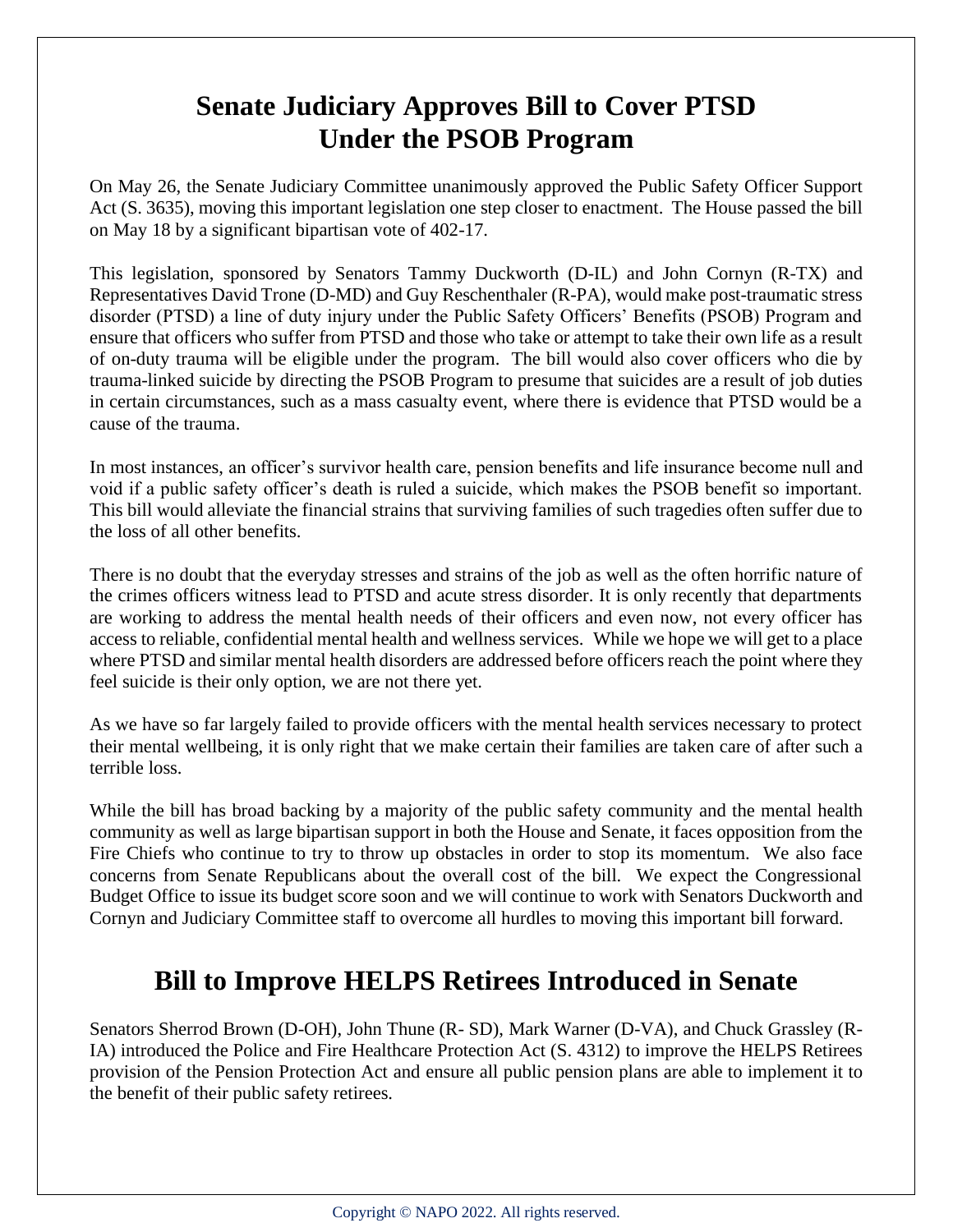The HELPS Retirees provision provides public safety officers, who often retire earlier than other occupations because of the physical demands and unique job hazards they face, with means to more affordable healthcare options. This is important as many law enforcement retirees lose their employerprovided health insurance and are years away from being Medicare-eligible, forcing them to spend their retirement money on health insurance premiums.

Under the HELPS Retirees Act, qualified, retired public safety officers can use up to \$3,000 annually from their pension funds tax-free, including defined benefit plans and defined contribution plans, to pay for qualified health insurance and long-term care insurance premiums.

To qualify for the HELPS Retirees provision, a public safety officer must have attained normal retirement age or retired due to a disability and has insurance premiums deducted from their retirement benefit. The money must go directly from the pension fund to the health or insurance company in order to get the tax-free benefit. This direct payment requirement has been a hindrance for many pension plans to participating in HELPS.

This legislation addresses the fact that many public pension plans have not implemented this important provision due to the administrative burden of the direct payment requirement. In states and localities that do not provide retiree healthcare that can mean hundreds of different insurance plans that must be tracked. By repealing this requirement, it would make it easier for plans to execute the HELPS Retirees provision and ensure more public safety retirees can take advantage of this vital benefit.

The Police and Fire Healthcare Protection Act would help preserve the retirement security and the health of those public servants who selflessly served and protected our communities, and we are committed to seeing this important proposal passed this Congress.

NAPO, together with the International Association of Fire Fighters (IAFF), the National Association of State Retirement Administrators (NASRA), and the National Conference on Public Employee Retirement Systems (NCPERS), sent a letter to the Senate Finance Committee urging them to include this important legislation in the next major retirement bill considered by the Committee, commonly referred to as the SECURE Act 2.0. We view this provision as a way to get our foot in the door to include both this repeal of the direct payment requirement and an increase in the benefit from \$3,000 to \$6,000, indexed to inflation.

#### **House Judiciary Subcommittee Holds Hearing on Municipal Employer Liability**

On June 9, the House Judiciary Subcommittee on the Constitution, Civil Rights, and Civil Liberties held its second hearing on Examining Civil Rights Litigation Reform, "State and Local Government Employer Liability". The first hearing was on March 31 and focused on the issue of qualified immunity for law enforcement officers. NAPO's Executive Director and General Counsel, Bill Johnson, testified at that hearing and NAPO was the only witness out of eight to solidly defend the importance of qualified immunity for our officers and the communities we serve.

This latest hearing focused on Section 1983 litigation, civil action for the deprivation of rights under the color of law, with the Democrats and a majority of witnesses focused on the importance of vicarious liability and holding the employing agency responsible for the acts of its employee. The argument that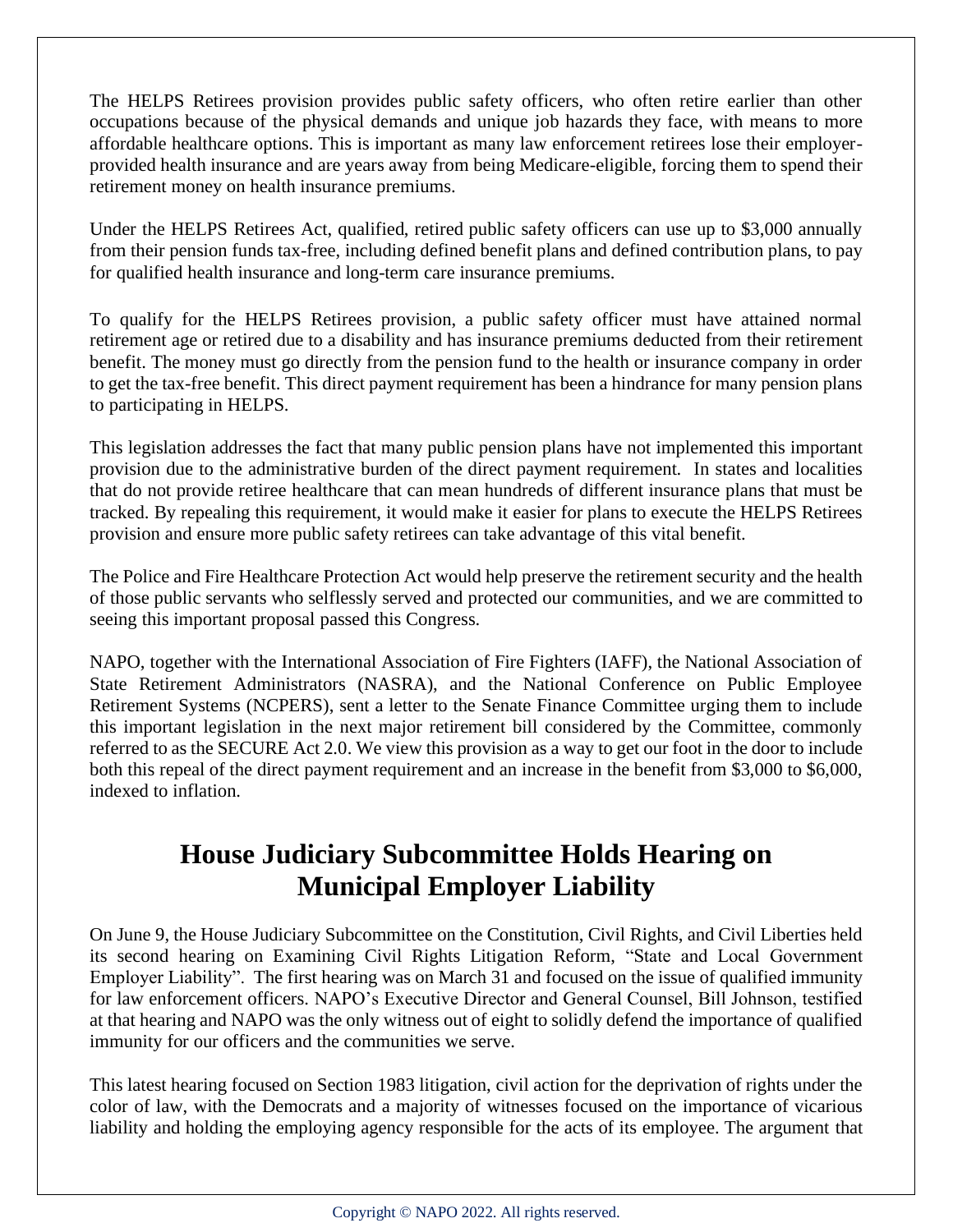is being made in favor municipal liability is that police misconduct is better dealt with by the municipality being liable rather than individual officers as it gives departments and agencies incentives to better train their officers, ensure they hire quality officers and put better policies and protocols in place.

Only one witness from the Manhattan Institute argued against municipal liability, stating it runs the risk of destabilizing insurance markets as agencies scramble to obtain liability insurance and it would harm local budgets, particularly those of small and rural municipalities. He went on to recommend to that municipal liability should only apply to a narrow set of cases and circumstances.

Municipal liability was discussed during Congressional police reform negotiations last year and NAPO shared our concerns with the issue and the possible unintended consequences of such a change in law. Any changes to municipal liability need to be tightly crafted to include caps on damages to be paid, limitations on how liability insurance companies dictate police practices and policies for the municipalities they cover and keep the cases it applies to very narrow. From our discussions with officers and chiefs in Colorado, which eliminated qualified immunity for officers and increased municipal liability last year, there have been significant consequences that are harming departments and officers that the State legislature must fix.

NAPO will monitor for any actions or legislative proposals that come out of the House Judiciary Committee on the issues of municipal liability and qualified immunity as a result of these hearings.

#### **NAPO on the Hill: TBI & PTSD Law Enforcement Training**

On May 18<sup>th</sup>, the House passed the bipartisan TBI and PTSD Law Enforcement Training Act (H.R. 2992) by an overwhelming vote of 400-21. This important bill would provide for much-needed additional training opportunities for law enforcement to improve officer response to persons affected by traumatic brain injury (TBI) and post-traumatic stress disorder (PTSD). NAPO is working with Senator Jon Ossoff (D-GA) and Senator Chuck Grassley (R-IA), the sponsors of the Senate version of this bill, S. 4286, on quickly moving this important bill through the Senate and to the President's desk.

Law enforcement officers are increasingly on the front lines in responding to and intervening in mental and behavioral health crises, including individuals with TBI or PTSD. Officers must be given the tools and training they need to identify and respond to mental health issues in the communities they serve. For these reasons, NAPO strongly supports federal funding and programs to help agencies train their officers to recognize and identify symptoms of TBI and PTSD so they can better respond to these situations. The TBI and PTSD Law Enforcement Training Act would make training and guidance available that departments can use as a basis to support improved responses and outcomes to interactions between police officers and persons affected by TBI and PTSD.

Importantly, this legislation also recognizes that law enforcement and first responders are among those in our communities who suffer from these afflictions and requires the Centers for Disease Control and Prevention (CDC) to do a study on the prevalence TBI and PTSD in the profession.

We are working through questions and concerns from members of the Senate Judiciary Committee so we can get the bill swiftly approved and to the Senate floor for a voice vote.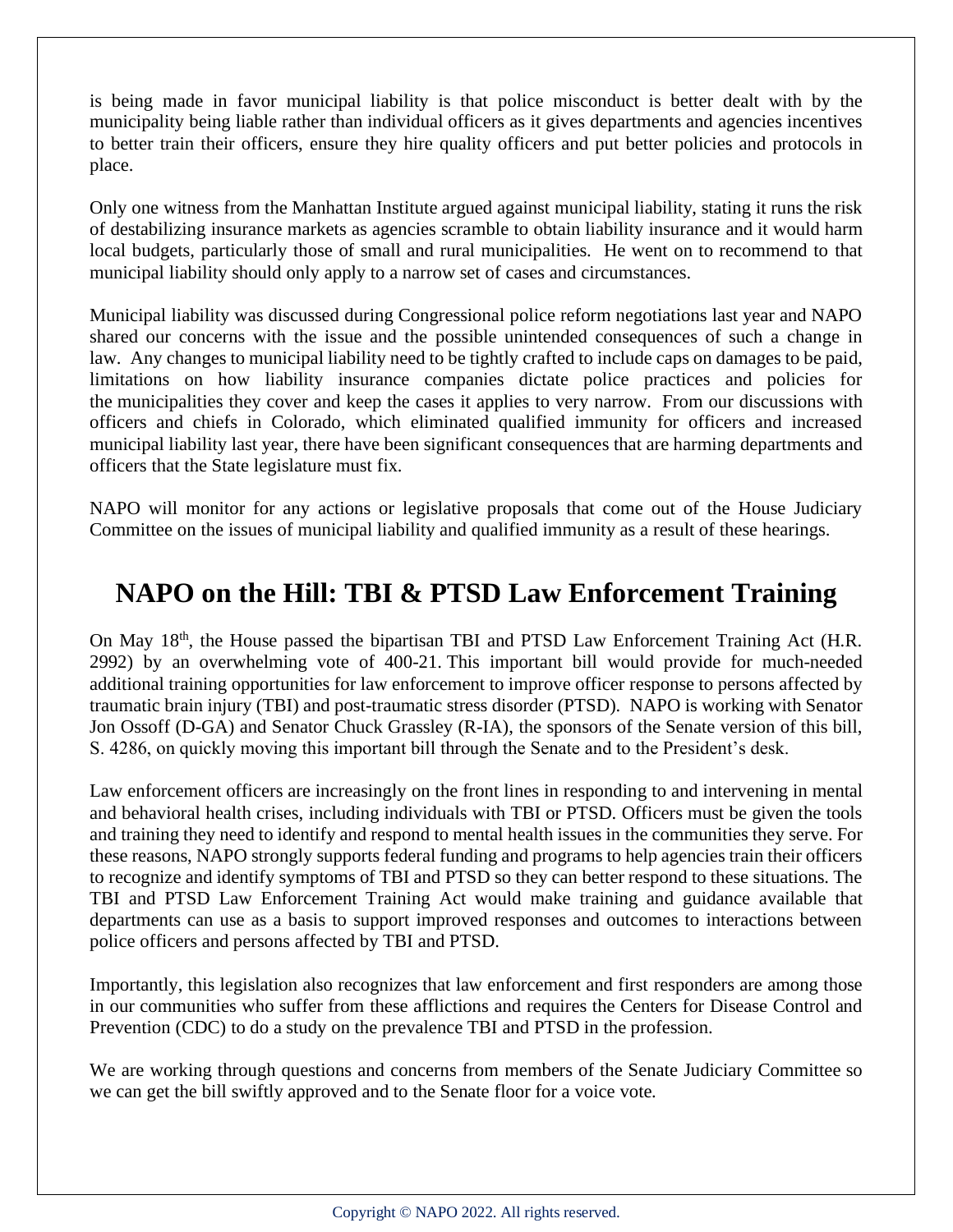### **NAPO's Legislative Positions & Sponsor/Cosponsor Updates**

NAPO's updated "Sponsor/Cosponsor" spreadsheet is available on NAPO's website. The spreadsheet accompanies the latest "Legislative Positions" document, which is also available on the NAPO website. NAPO's Legislative Positions is a document that highlights all the legislation that we have taken an official position on or are monitoring during the 117th Congress. It is continually updated to reflect the work we are doing on Capitol Hill.

The "Sponsor/Cosponsor" spreadsheet is a useful tool to check if your members of Congress have supported pieces of legislation that will impact our members. NAPO updates this spreadsheet regularly and continues to ensure our voice is heard on Capitol Hill.

*Please monitor NAPO's website, www.napo.org, and Facebook page: National Association of Police Organizations, and follow us on Twitter at NAPOpolice for breaking news and updates.*